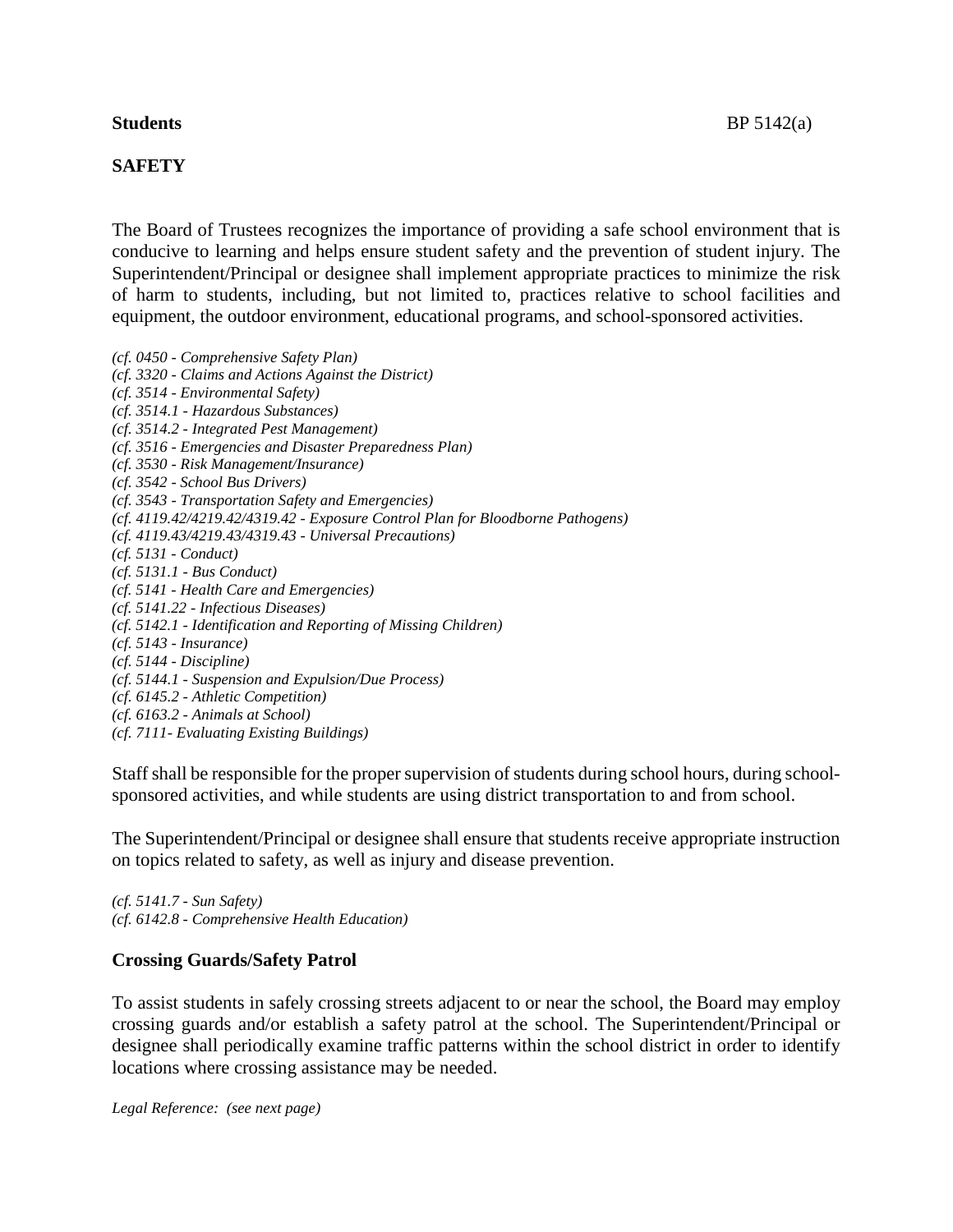#### **SAFETY** (continued)

*Legal Reference:*

*EDUCATION CODE 8482-8484.6 After School Education and Safety Program 17280-17317 Building approvals (Field Act) 17365-17374 Fitness of school facilities for occupancy 32001 Fire alarms and drills 32020 School gates; entrances for emergency vehicles 32030-32034 Eye safety 32040 First aid equipment 32225-32226 Two-way communication devices in classrooms 32240-32245 Lead-free schools 32250-32254 CDE school safety and security resources unit 32280-32289 Safety plans 44807 Duty of teachers concerning conduct of students 44808 Exemption from liability when students are not on school property 44808.5 Permission for students to leave school grounds; notice (high school) 45450-45451 Crossing guards 48900 Hazing 49300-49307 School safety patrol 49330-49335 Injurious objects 49341 Hazardous materials in school science laboratories 51202 Instruction in personal and public health and safety GOVERNMENT CODE 810-996.6 California Tort Claims Act HEALTH AND SAFETY CODE 115725-115735 Playground safety 115775-115800 Wooden playground equipment 115810-115816 Playground safety and recycling grants PENAL CODE 245.6 Hazing PUBLIC RESOURCES CODE 5411 Purchase of equipment usable by physically disabled persons VEHICLE CODE 21100 Rules and regulations; crossing guards 21212 Use of helmets 42200 Fines and forfeitures, disposition by cities 42201 Fines and forfeitures, disposition by counties CODE OF REGULATIONS, TITLE 5 202 Exclusion of students with a contagious disease 570-576 School safety patrols 5531 Supervision of social activities 5552 Playground supervision 5570 When school shall be open and teachers present 14103 Bus driver; authority over pupils*

*Legal Reference continued: (see next page)*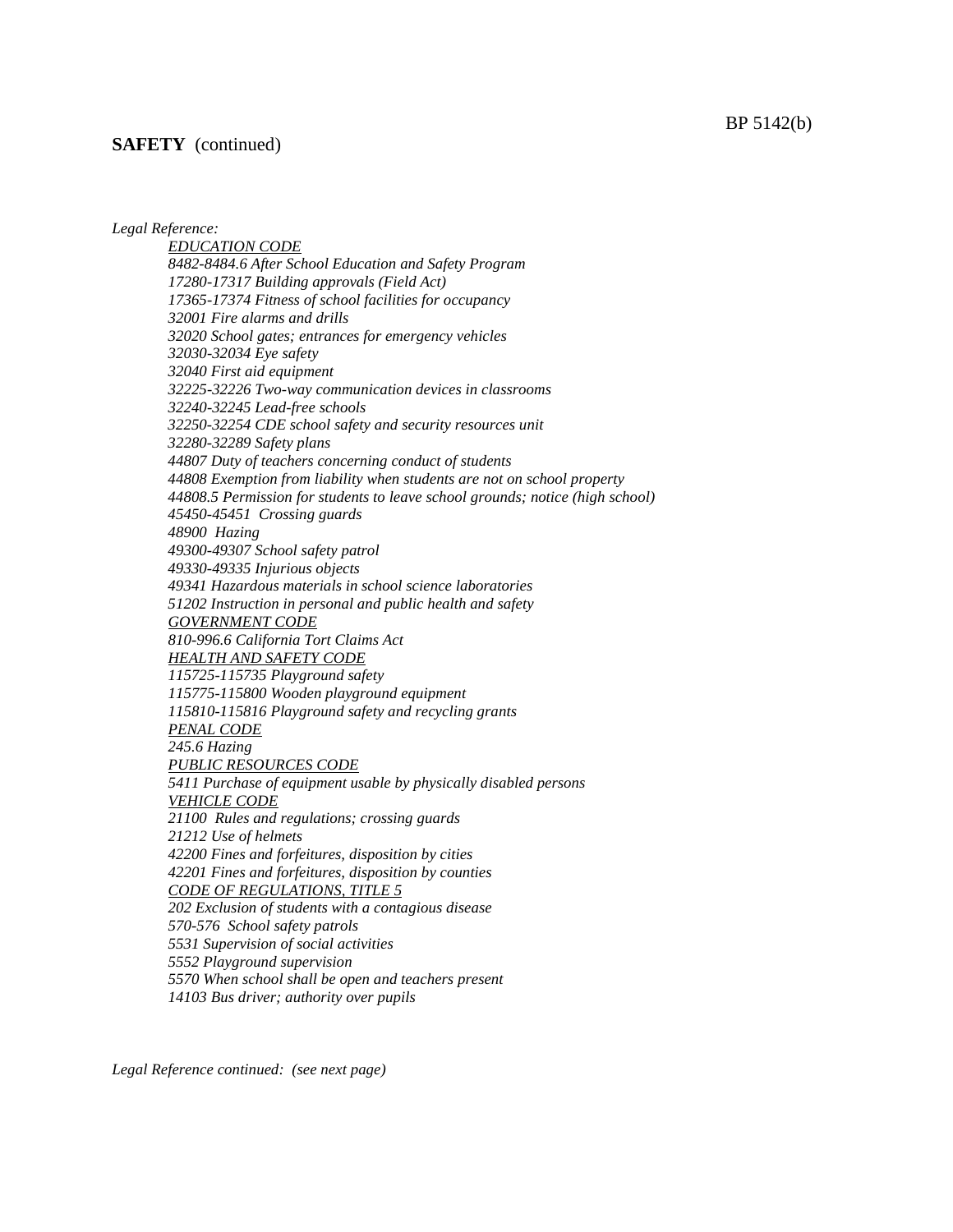BP 5142(c)

## **SAFETY** (continued)

*Legal Reference: (continued)*

*COURT DECISIONS*

*Wiener v. Southcoast Childcare Centers, (2004) 32 Cal.4th 1138 Kahn v. East Side Union High School District, (2003) 31 Cal.4th 990 Hoyem v. Manhattan Beach City School District, (1978) 22 Cal. 3d 508 Dailey v. Los Angeles Unified School District, (1970) 2 Cal 3d 741*

*Management Resources:*

*AMERICAN SOCIETY FOR TESTING AND MATERIALS F 1487-05, Standard Consumer Safety Performance Specification for Playground Equipment for Public Use, 2005 U.S. CONSUMER PRODUCT SAFETY COMMISSION PUBLICATIONS Handbook for Public Playground Safety, Pub. No. 325, 1994, rev. 1997 WEB SITES American Society for Testing and Materials: http://www.astm.org California Department of Education, Safe Schools Office: http://www.cde.ca.gov/ls/ss California Department of Public Health: http://www.cdph.ca.gov Centers for Disease Control and Prevention: http://www.cdc.gov Environmental Protection Agency: http://www.epa.gov U.S. Consumer Product Safety Commission: http://www.cpsc.gov U.S. Department of Education, Safe Schools: http://www.ed.gov/about/offices/list/osers/osep/gtss.html*

Policy **CUDDEBACK UNION ELEMENTARY SCHOOL DISTRICT** adopted: December 11, 2019 Carlotta, California **Students** AR 5142(a)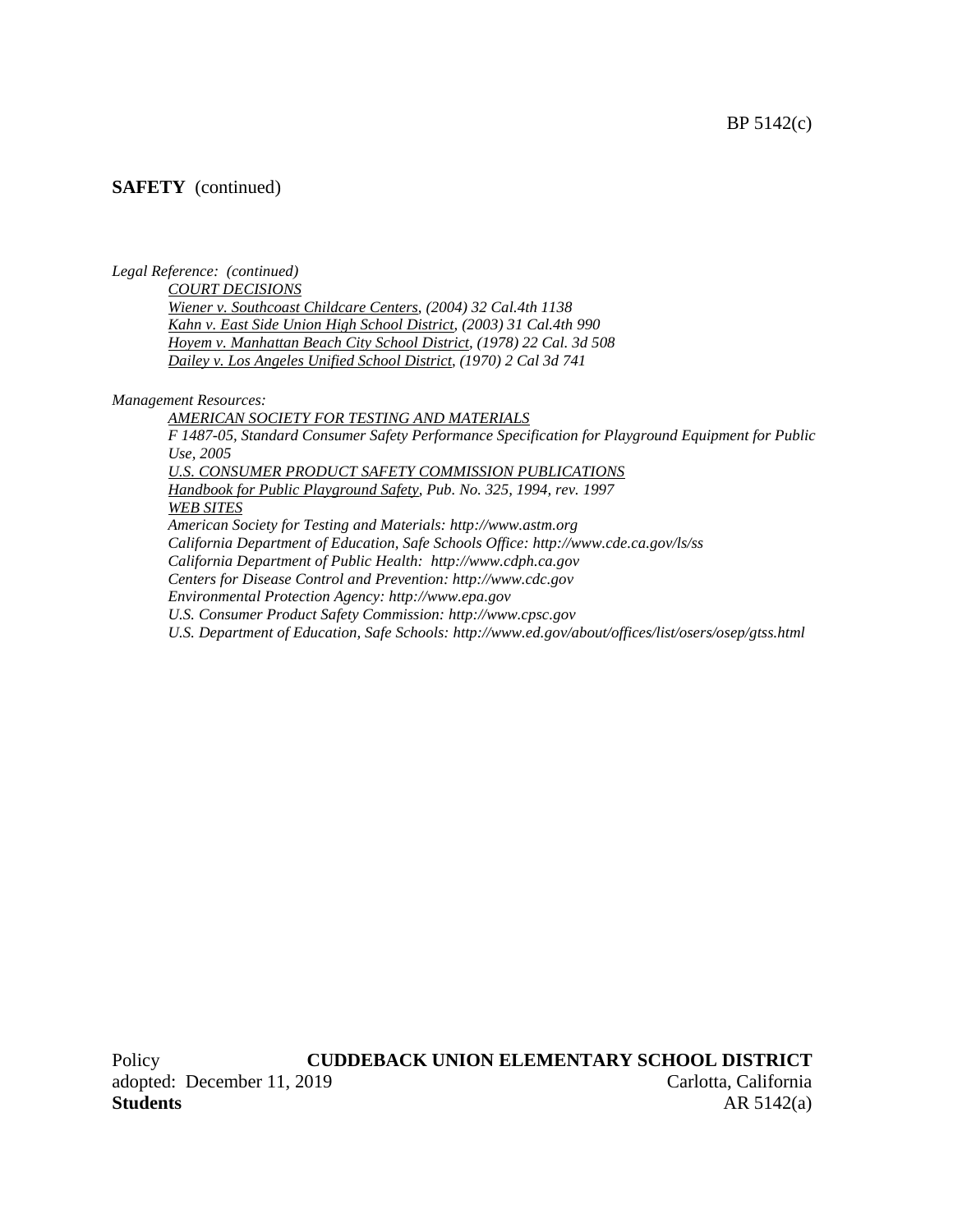# **SAFETY**

The Superintendent/Principal or designee shall establish school rules for the safe and appropriate use of school equipment and materials and for student conduct consistent with law, Board policy, and administrative regulation. Copies of the rules shall be distributed to parents/guardians and shall be readily available at the school at all times.

*(cf. 0450 - Comprehensive Safety Plan) (cf. 5131 - Conduct) (cf. 5144 - Discipline)*

## **Release of Students**

Students shall be released during the school day only to the custody of an adult if:

1. The adult is the student's custodial parent/guardian.

*(cf. 5021 - Noncustodial Parents)*

- 2. The adult has been authorized on the student's emergency card as someone to whom the student may be released when the custodial parent/guardian cannot be reached, and the principal or designee verifies the adult's identity.
- *(cf. 3516 - Emergencies and Disaster Preparedness Plan)*
- 3. The adult is an authorized law enforcement officer acting in accordance with law.

*(cf. 5141.4 - Child Abuse Prevention and Reporting) (cf. 5145.11 - Questioning and Apprehension by Law Enforcement)*

4. The adult is taking the student to emergency medical care at the request of the principal or designee.

*(cf. 5141 - Health Care and Emergencies)*

#### **Supervision of Students**

Every teacher shall hold students accountable for their conduct on the way to and from school, on the playgrounds, and during recess. (Education Code 44807)

The Superintendent/Principal or designee shall require all individuals supervising students to remain alert in spotting dangerous conditions, promptly report any such conditions to the principal or designee, and file a written report on such conditions as appropriate.

*(cf. 3530 - Risk Management/Insurance)*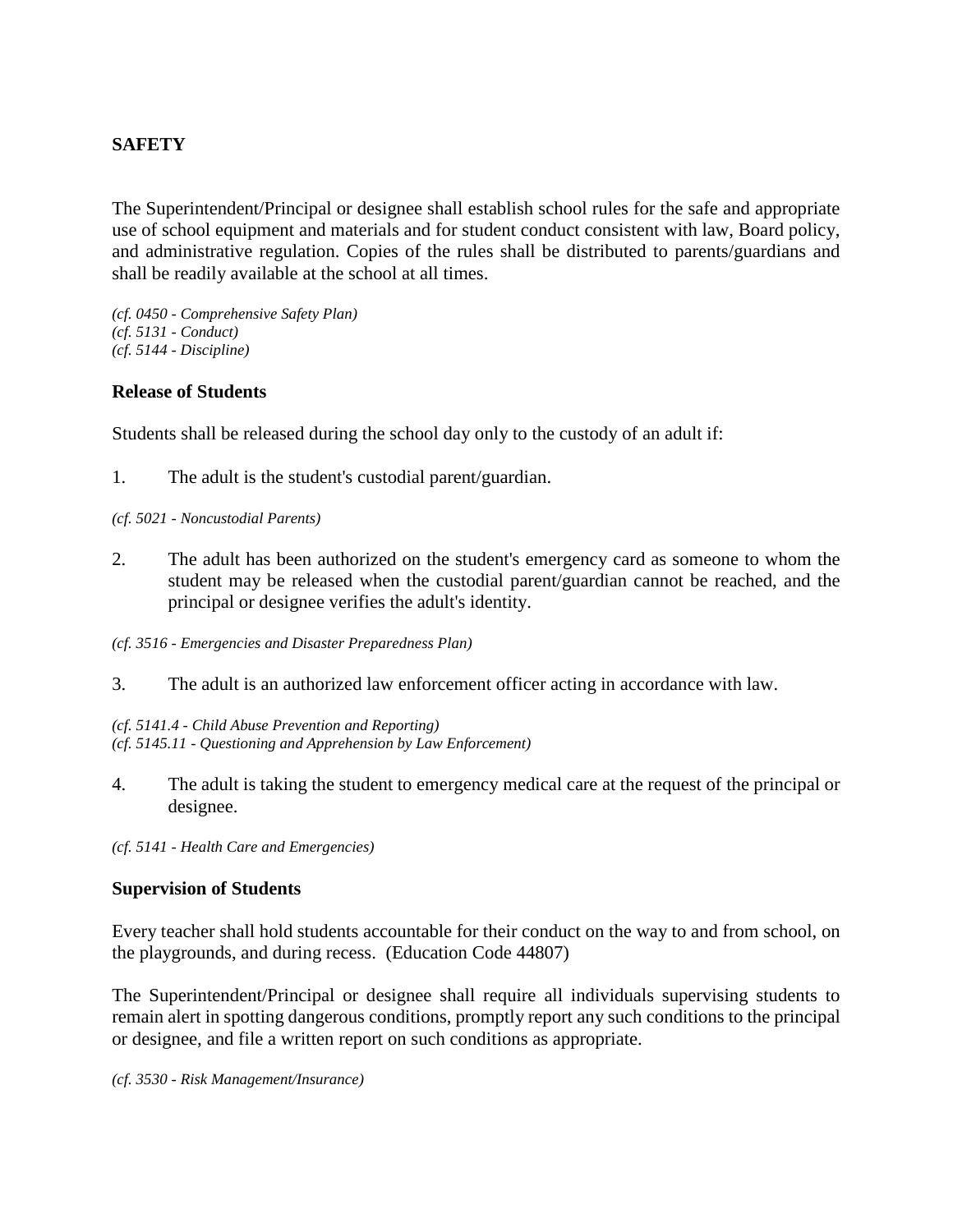## **SAFETY** (continued)

In arranging for appropriate supervision on playgrounds, the principal or designee shall:

- 1. Where playground supervision is not otherwise provided, provide for certificated employees to supervise the conduct and safety, and direct the play, of students who are on school grounds before and after school and during recess and other intermissions (5 CCR 5552)
- 2. Clearly identify supervision zones on the playground and require all playground supervisors to remain outside at a location from which they can observe their entire zone of supervision
- 3. Consider the size of the playground area, the number of areas that are not immediately visible, and the age of the students to determine the ratio of playground supervisors to students

The Superintendent/Principal or designee shall ensure that teachers, teacher aides, playground supervisors, yard aides, and volunteers who supervise students receive training in safety practices and in supervisory techniques that will help them to forestall problems and resolve conflicts. Such training shall be documented and kept on file.

*(cf. 1240 - Volunteer Assistance) (cf. 3515.2 - Disruptions) (cf. 4131 - Staff Development) (cf. 4231 - Staff Development) (cf. 5131.4 - Student Disturbances) (cf. 5138 - Conflict Resolution/Peer Mediation)*

# **Playground Safety**

Any new playground or any replacement of equipment or modification of components inside an existing playground shall conform to standards set forth by the American Society for Testing and Materials and the guidelines set forth by the U.S. Consumer Product Safety Commission. (Health and Safety Code 115725)

Any playground installed between January 1, 1994, and December 31, 1999, shall conform to these standards not later than 15 years after the date of installation. (Health and Safety Code 115725)

## **Activities with Safety Risks**

Because of concerns about the risk to student safety, the Superintendent/Principal or designee shall not permit the following activities on campus or during school-sponsored events unless the activity is properly supervised, students wear protective gear as appropriate, and each participant has insurance coverage:

- 1. Trampolining
- 2. Scuba diving